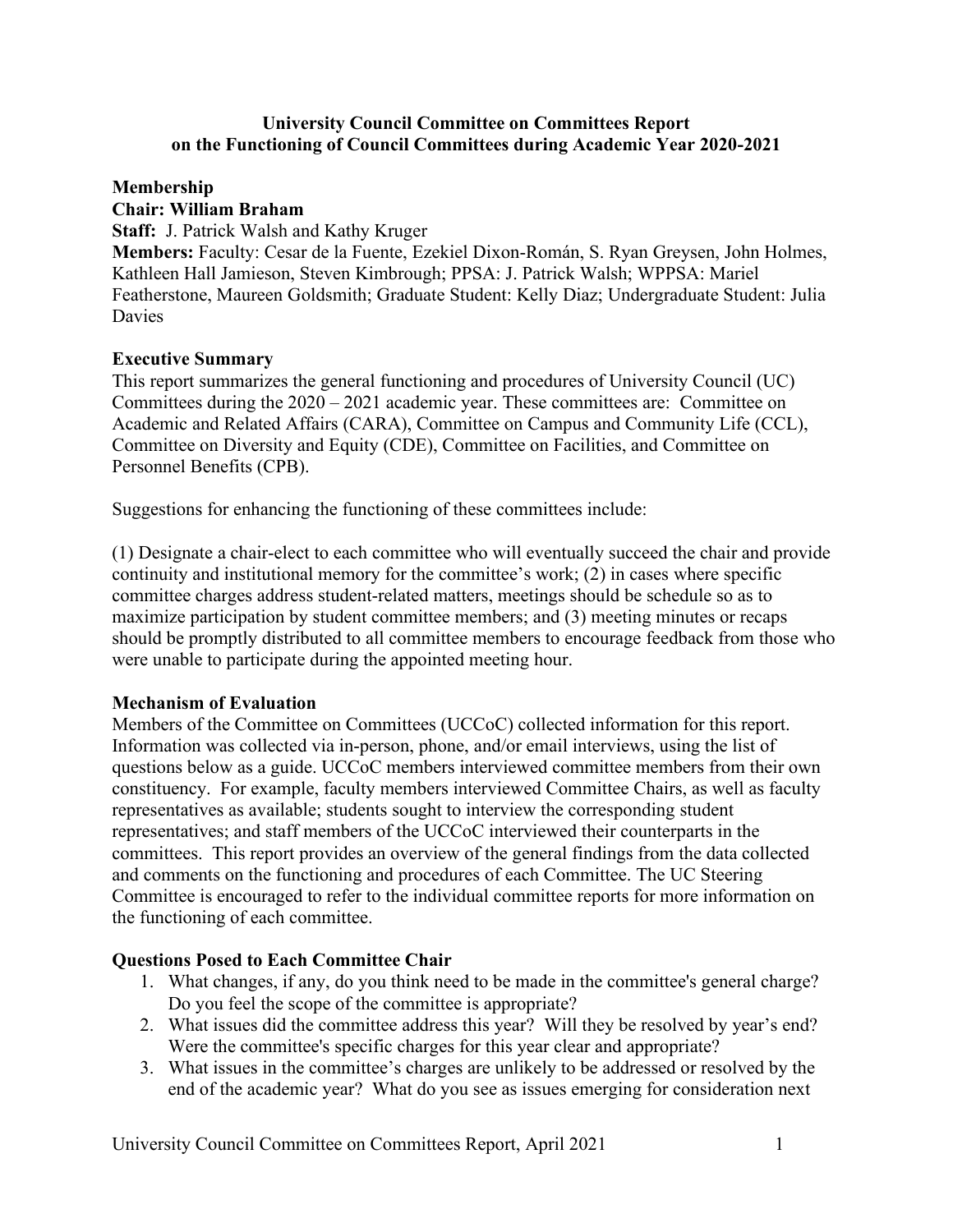year?

- 4. How many times did the full committee meet? Were any subcommittees created? If so, how many were created, how often did they meet, what were their purposes, and did they achieve their goals?
- 5. Is the membership of the committee well suited to the committee's charge in terms of relevant expertise, representation of interests, etc.? Does the chair demonstrate sufficient leadership; if not, then who on the committee does? Which members would you recommend to serve on the committee next year?
- 6. What was the role of the administration's liaison in your committee? (The liaison is an administrative person who can provide relevant information for a committee charge or connect the committee with others on campus with relevant information.)
- 7. Did someone from the administration provide explicit feedback on last year's recommendations? Was the feedback satisfactory? Were there any aspects that were not been resolved or for which a path to resolving them has not been developed?
- 8. What problems did the committee encounter (e.g., limitations on access to necessary resources or information)?
- 9. Was the committee effectively structured to accomplish its charges? Were there appropriate opportunities for the committee to provide advice, to work with its administrative liaison to resolve specific issues, and/or to generate grander recommendations?<sup>[1](#page-1-0)</sup> Were constituents outside of the membership roster consulted in the committee's work?
- 10. What recommendations about the committee's process and organization do you have? Is there any question that should have been asked about process that was not included?
- 11. For Staff and Students: Do you feel that your voice was heard as part of the committee?
- 12. For Students: Was there a primary and an alternate student representative on each committee?

# **General Comments across all Committees**

Each UC committee has two major roles:

- 1. Performing a broad review in its areas of interest and monitoring the issues to determine whether there are any that require deeper exploration. While it is occasionally the case that no recommendations emerge from this process, the University is well served by having a representative body tracking important institutional and community matters on a continuing basis.
- 2. Performing an in-depth consideration of a small number (typically three to five) issues that arise from the previous year's agenda and its recommendations, or new information relating to the work of the previous year's committee. These issues are developed in

<span id="page-1-0"></span> $<sup>1</sup>$  Each committee has been charged to operate keeping the following process in mind: 1) To</sup> perform general advisory review of their area of concern; 2) To try to resolve specific issues that the committee wishes to address (or has been charged to address) by working through the administrative liaison; 3) In cases where the intra-committee level effort is not able to resolve issues, to generate recommendations to be addressed outside of the committee as formal proposals to be forwarded to the administration or for the University Council to consider.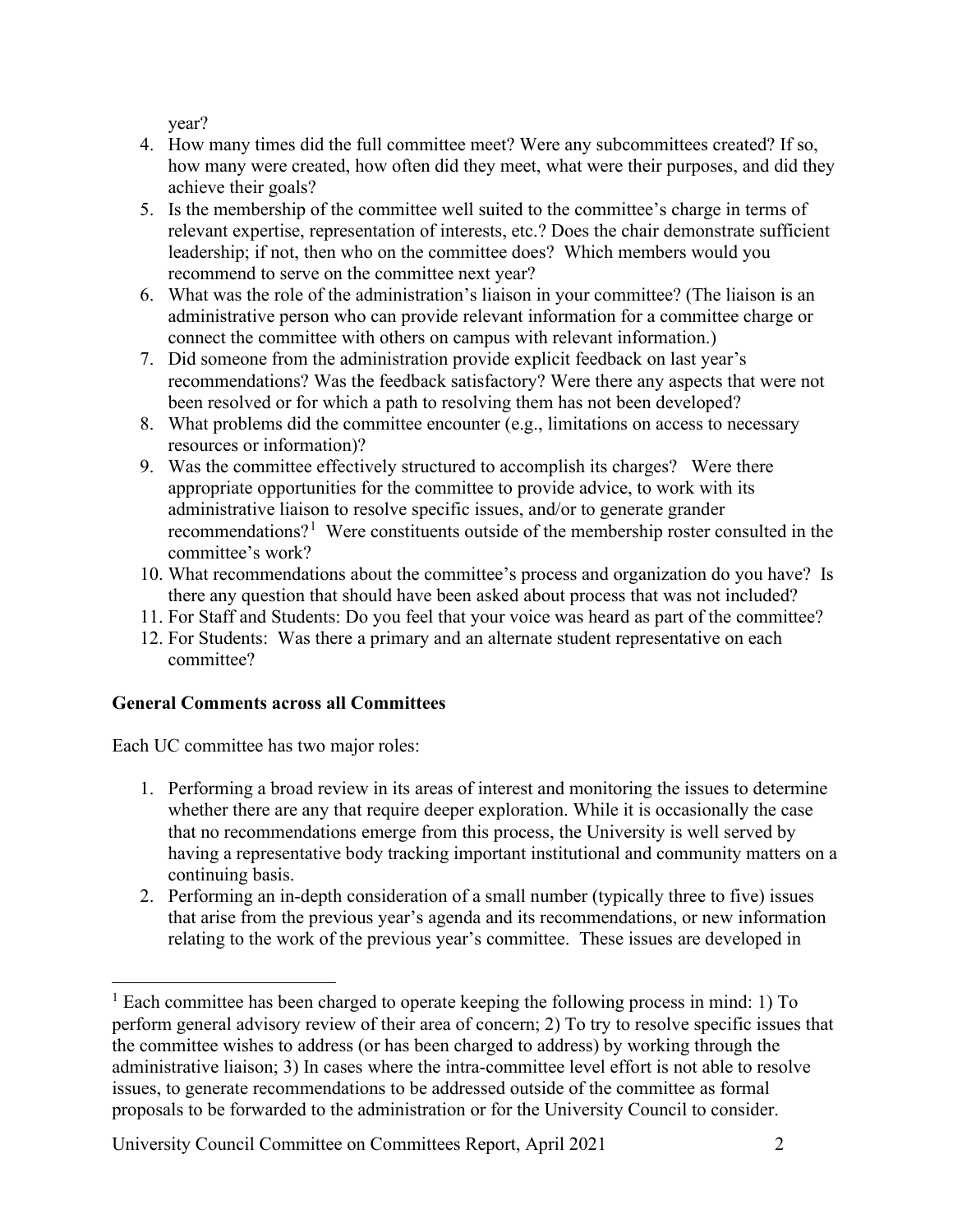consultation with Committee members from the previous year, Faculty Senate leadership, and University leadership. The examination of an issue charged to the committee may be undertaken by the committee as a whole, or by subcommittees, and will typically involve multiple meetings and conversations with people around the University engaged with the issue. While many issues can be resolved by working directly with administrators in the focus area to clarify issues and consider policy modifications, in the absence of a resolution of a given matter, the committee may request that Council Steering reexamine the issue. Committees and Council Steering should nevertheless bear in mind the importance of closure on matters addressed by the various committees.

While several factors can contribute to whether a committee functions effectively, there are a few governing principles which can help a UC committee function well: a clear explanation of the purpose of the committee by the chair; a careful delineation of the roles of the various members of the committee; the formation of appropriate subcommittees; scheduling meetings to fit the schedules of the members of the committee; and beginning meetings as soon as feasible in the fall semester to get an early start on the charges. Accordingly, as has been the practice in past years, the University Council Committee on Committees urges committee chairs to provide committee members with detailed orientation materials along with a thorough explanation of their roles and the committee's role in the University as a whole in order to facilitate substantive and efficient discussions on the committee's charges.

The ongoing COVID-19 pandemic has also created unique obstacles for committee productivity this year, including the need for meetings held exclusively in the virtual environment. While some feedback illustrated the extra flexibility provided by virtual meetings, many respondents lamented the limitations on collaboration and social exchange provided by traditional, in-person meetings.

Considering feedback received, UCCoC makes the following specific recommendations for consideration during the 2021 – 2022 academic year:

- 1. We encourage, whenever possible and in concert with the University Council bylaws, the designation of a chair-elect to each committee who will eventually succeed the chair and provide continuity and institutional memory for the committee's work.
- 2. In cases where specific committee charges address student-related matters, meetings should be schedule so as to maximize participation by student committee members.
- 3. Meeting minutes or recaps should be promptly distributed to all committee members to encourage feedback from those who were unable to participate during the appointed meeting hour. (For example, a repository on Penn Box accessible at all times by all committee members should be kept updated.)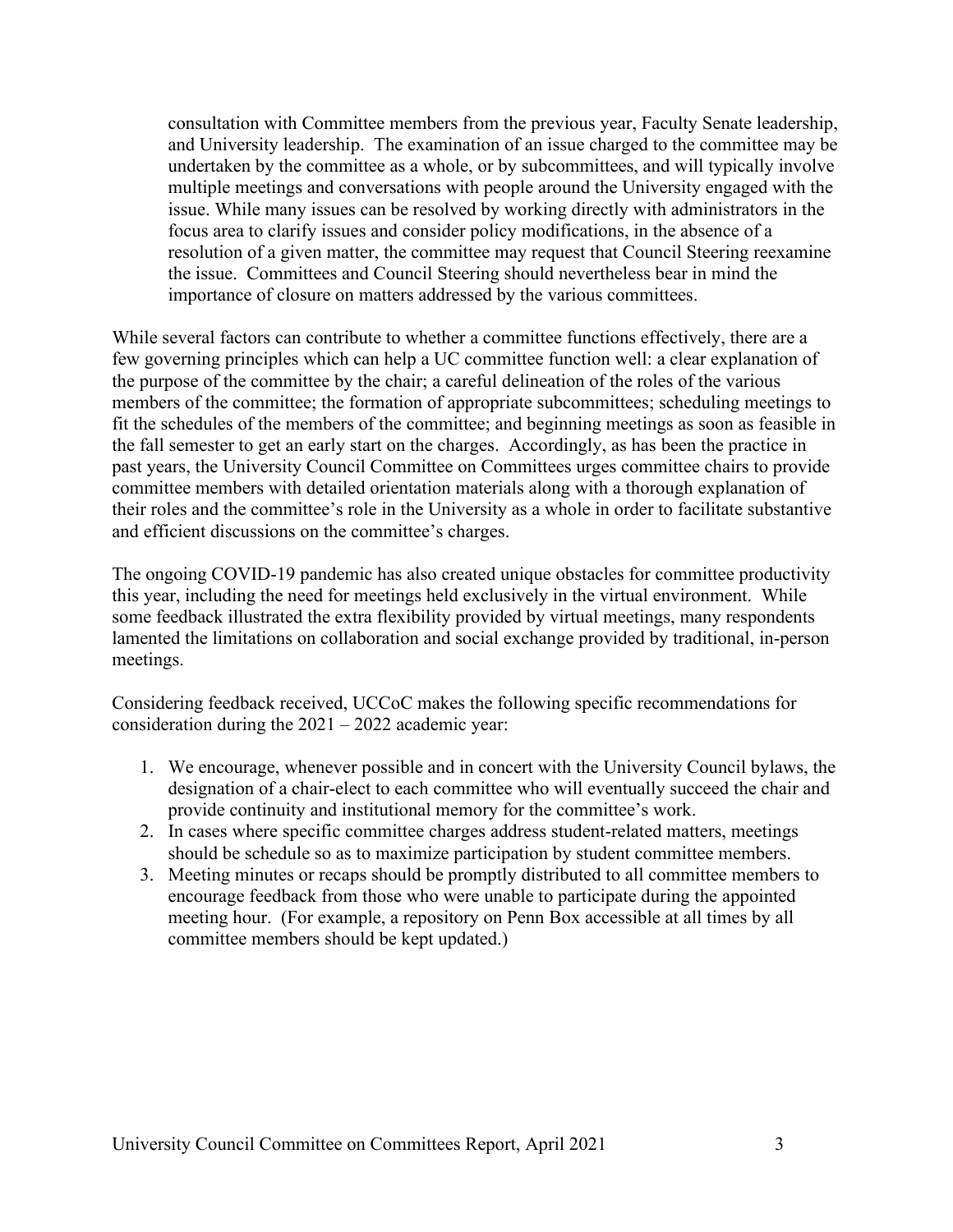# **University Council Committee on Academic and Related Affairs (CARA)**

### **General comments**

Several CARA members recognized the need to address accountability issues surrounding the Student Campus Compact, in addition to its stated charges.

*UCCoC applauds the flexibility of CARA in navigating a mid-year committee leadership transition amidst the challenges of the pandemic. Noting the feedback received through the questionnaires, we recommend that subcommittee formation should be done both as a formal exercise to ensure clear delineation of responsibilities and during the second meeting of the academic year (or, at least, after the first meeting) to ensure that subcommittee work is best suited to the strengths of their respective members.*

# **Membership**

**Co-Chairs:** Julie Fairman and Krzysztof Laudanski **Liaison:** Leo Charney **Staff:** Jessie Burns **Members:** Faculty: Montserrat Anguera, Nancy Hirschmann, Jessa Lingel, Janice Madden, Daniel Raff; PPSA: Lucia DiNapoli, Rashmi Kumar; WPPSA: Elisabeth Colella, Donna Crawley; GAPSA: Pascal Rathle, Christian Tabedski; UA: Deborah Olatunji, Kevin Zhao

### **General Committee Charge**

The Committee on Academic and Related Affairs (CARA):

(i) shall have cognizance over matters of recruitment, admissions, and financial aid that concern the University as a whole and that are not the specific responsibility of individual faculties, including the authority to carry out studies on existing recruitment and admissions procedures and their relationships with existing policies on admissions and financial aid and to recommend changes in policy to the Council;

(ii) shall consider the purposes of a University bookstore and advise the Council and the management of the University bookstore on policies, development, and operations;

(iii) shall review and monitor issues related to the international programs and other international activities of the University, including advice and policy recommendations in such areas as services for international students and scholars, foreign fellowships and studies abroad, faculty, staff and student exchange programs, and cooperative undertakings with foreign universities; (iv) shall advise the vice provost and director of libraries on the policies, development, and operation of the University libraries;

(v) shall have cognizance over recreation and intramural and intercollegiate athletics and their integration with the educational program of the University, including the planning and provision of adequate facilities for various sports and recreational activities; and

(vi) shall have cognizance of all matters of policy relating to research and the general environment for research at the University, including the assignment and distribution of indirect costs and the assignment of those research funds distributed by the University, and shall advise the Administration on those proposals for sponsored research referred to it because of potential conflict with University policy.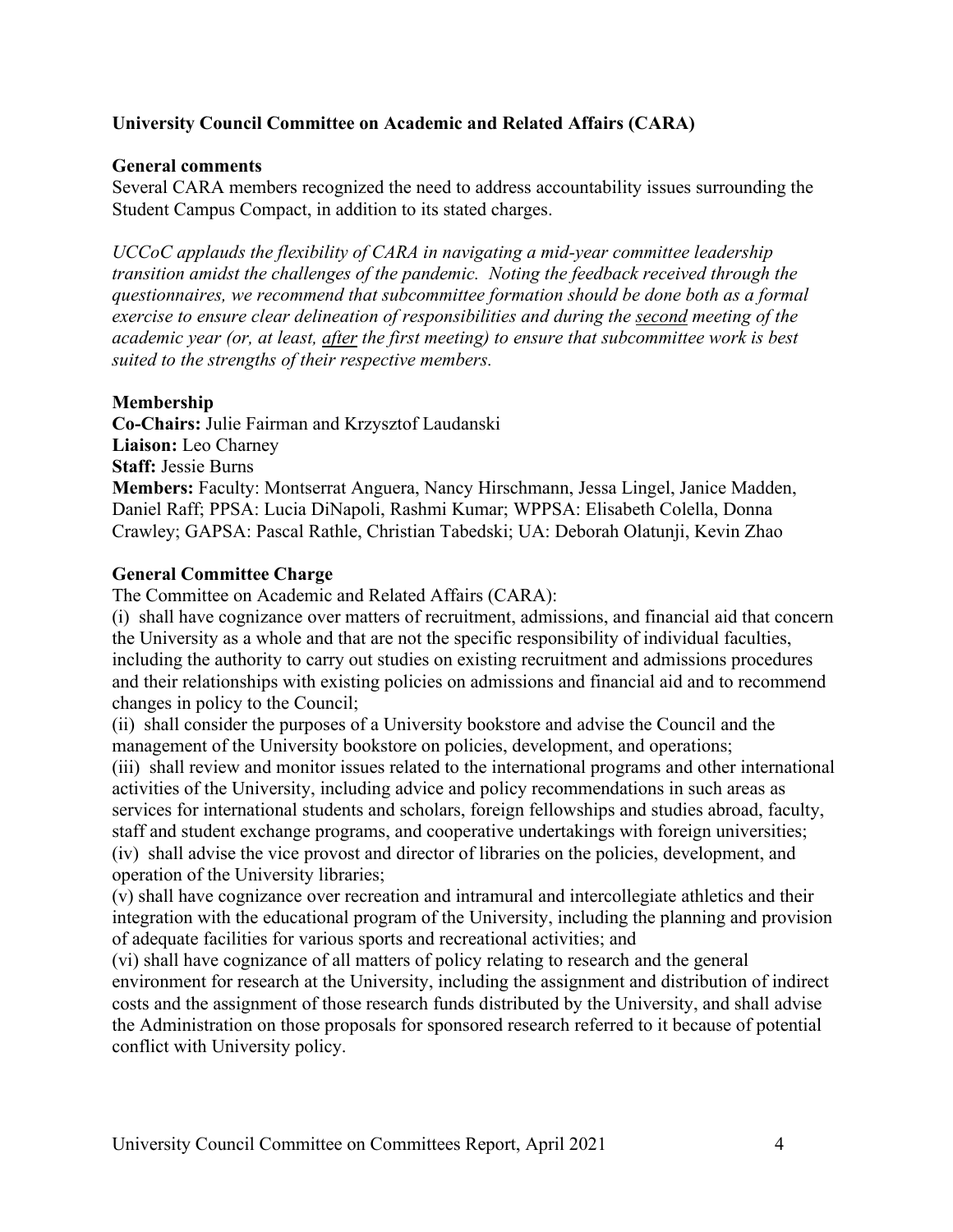### **2020-21 Specific Charges**

- 1. Review and comment on current issues pertaining to Title IX.
- 2. Assess the University's need-blind admissions policy as well as its other initiatives for first-generation, low-income (FGLI) and middle to lower-middle income students, including the financial impact of the second-year housing and potential meal plan requirements, the ongoing progress of Penn First Plus programs, and the needs of specific populations, such as STEM and international students.

# **The University Council Committee on Campus and Community Life (CCL)**

### **General Comments**

CCL members recognized the need to develop a working definition of the term "community" for the purposes of its work. Given the nature of its work in engaging with the surrounding community, regular participation by a representative from the Division of Public Safety was also encouraged.

*UCCoC endorses both above-stated recommendations and recommends that the University Council, through its appropriate mechanisms, consider amending CCL's general charge and or membership structure to address them.*

#### **Membership**

**Chair:** Sara Jacoby **Liaison:** Tamara King, Tony Sorrentino **Staff:** Emily Hobbs **Members:** Faculty: Francesca Rusello Ammon, Sigal Barsade, Delphine Dahan, Nancy Hodgson, David Hoffman; PPSA: Traci Chupik, Laurie Hall; WPPSA: Mariel Featherstone, Laura Naden; GAPSA: Aalok Thakkar; UA: Deborah Olatunji, Simran Rajpal

### **General Committee Charge**

(i) shall have cognizance over the University's communications and public relations activities in their various formats and media including electronic, audio (the telephone system), video and printed copy, and it shall monitor the University's internal communications, the operations of the University Communications Office, communications to alumni, and the interpretation of the University to its many constituencies;

(ii) shall advise the Council on the relationship of the University to the surrounding community and the relevant University policies, work to ensure that the University develops and maintains a constructive relationship with the community, and monitor pending real estate activities of concern to the community;

(iii) shall have cognizance of the conditions and rules of undergraduate and graduate student life on campus, including 1) gathering and analyzing information concerning student life and student affairs and making recommendations to the Council; and 2) responding as appropriate to requests from and reporting information and recommendations concerning student life and student affairs to the vice provost for university life and other appropriate administrative officers; and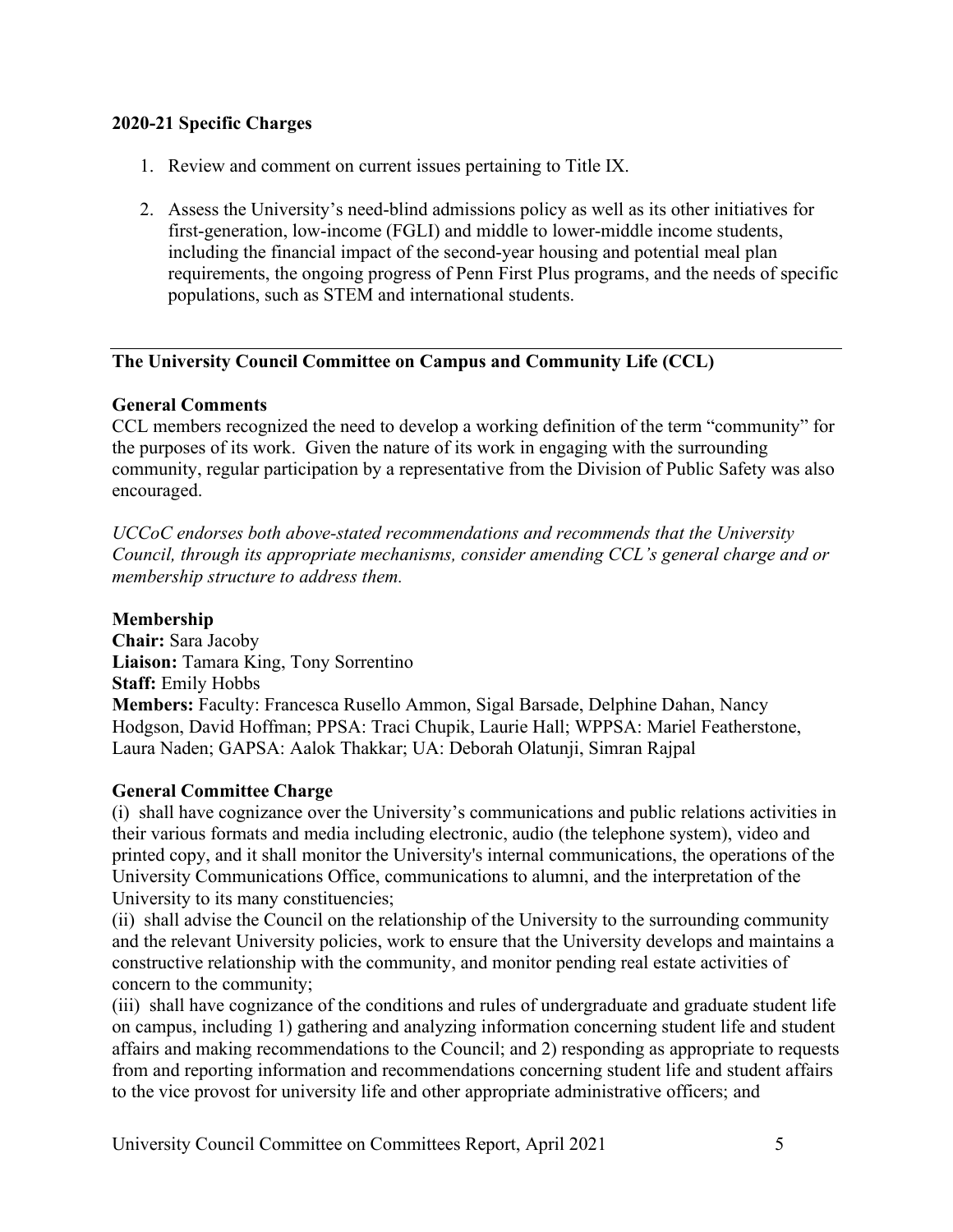(iv) shall advise the president, the director of public safety, and the administrators or directors of specific buildings, offices, or projects on all matters concerning safety and security in the conduct of their operations, including consideration and assessment of means to improve safety and security on the campus.

### **2020-21 Specific Charges**

- 1. Review and comment on Penn's approach to providing social services including those now delivered through the Division of Public Safety, specifically as they relate to matters including but not limited to drug abuse, homelessness, and mental health
- 2. Review and comment on West Philadelphia map aggregating and integrating data on residency by Penn affiliates, Penn real estate development, and crime statistics.

# **The University Council Committee on Diversity and Equity (CDE)**

### **General Comments**

Some CDE members encouraged greater committee participation by sexual and religious minorities.

*UCCoC endorses the above recommendation and encourages the relevant nominating bodies to consider this guidance when making appointments to this committee in future years.*

### **Membership**

**Chair:** Ben Garcia **Liaison:** Sam Starks **Staff:** Kuan Evans **Members:** Faculty: DaCarla Albright, Kathleen Hall, Sarah J. Jackson, Jennifer Punt, Eric Schelter, Flavia Vitale; PPSA: Rebecca Stuhr; WPPSA: Dana Allison, Tiffany Perkins; GAPSA: Jason Andrehak, Catherine Zhang; UA: Lily Coady, Alexander Eapen

### **General Committee Charge:**

The Committee on Diversity and Equity aids Penn in fostering and taking full advantage of its diversity as well as in strengthening ties across all boundaries to enrich and enliven the campus community. The Committee shall advise the offices of the president, provost, and the executive vice presidents on ways to develop and maintain a supportive atmosphere on campus for the inclusion and appreciation of diversity among all members of the University community. The Committee will review and provide advice regarding the University's equal opportunity and affirmative action programs and policies. The areas in which the Committee shall report to the Council include diversity within the educational and work settings, integration of staff and faculty into the larger campus community, and ways to foster a campus environment that is inclusive and supportive of difference. The Committee also will advise the Administration on specific diversity issues that may arise on campus.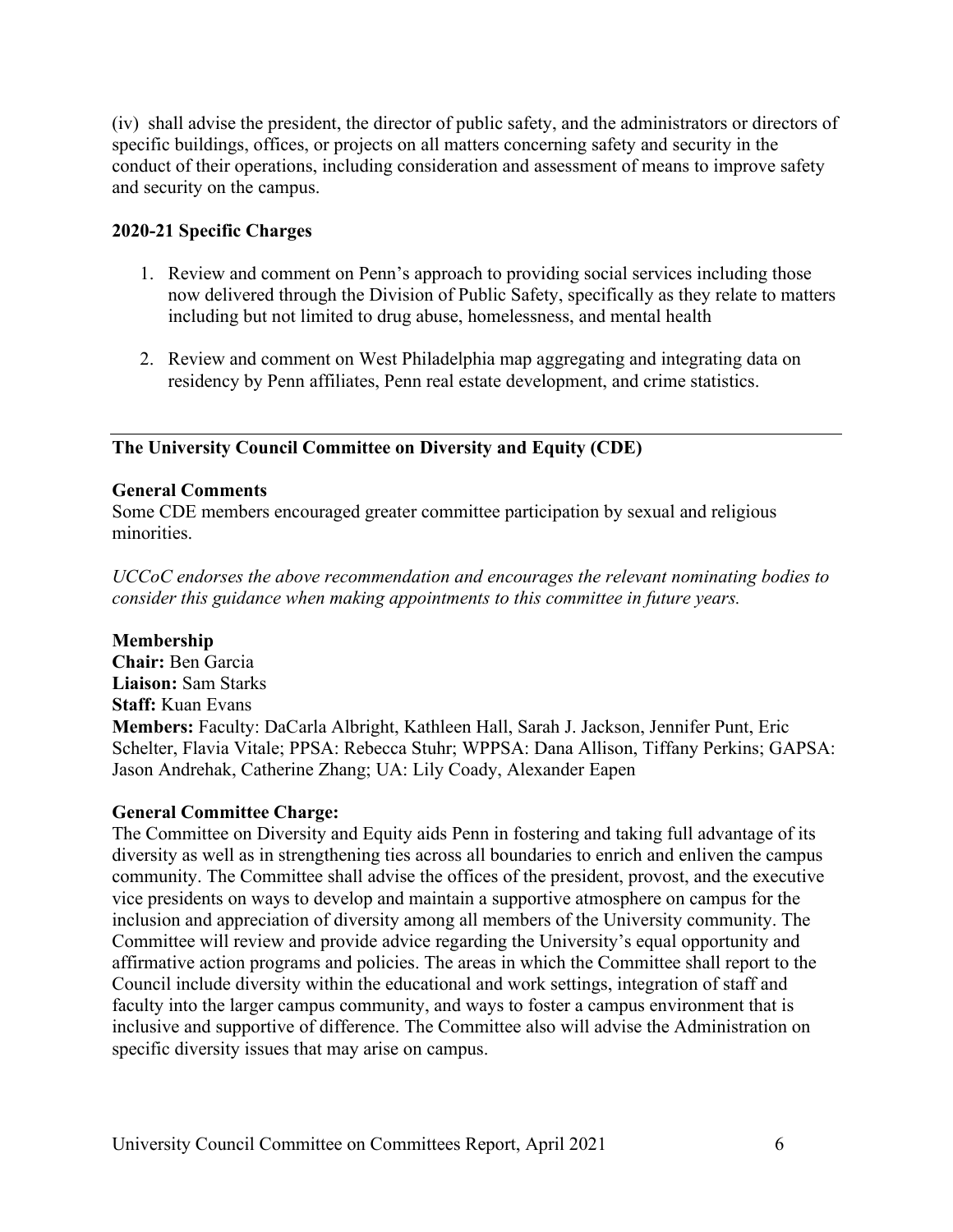### **2020-21 Specific Charges**

- 1. Identify where structures and practices (at the University, school, departmental, and individual levels) perpetuate biases and systemic racism as they apply to the remit of the University Council.
- 2. Identify and recommend ways to overcome barriers to inclusion and diversity within and across faculty, staff, administration, and the student body.
- 3. Review and recommend ways to improve centralized delivery of diversity and equity resources.

### **The University Council Committee on Facilities**

### **General Comments**

Committee members noted that its charges necessarily evolved throughout the year as a result of the pandemic and are likely to evolve again as people return more regularly to campus.

*UCCoC encourages its collaboration with Penn Sustainability and the Environmental Innovations Initiative since the gradual repopulation of campus will provide unique opportunities for behavioral changes to this end.*

### **Membership**

**Chair:** Michael McGarvey **Liaison:** Mark Kocent **Staff:** Taylor Berkowitz **Members:** Faculty: Paulo Arratia, Cary Coglianese, Erick Guerra, Michael May, Claire Mitchell; PPSA: Katherine Primus, Natalie Walker; WPPSA: Cynthia DiLoretto, Jennifer Vatza; GAPSA: Alex Chen; UA: Nicholas Pawalowski, Matt Weltman

### **General Committee Charge**

The Committee on Facilities shall be responsible for keeping under review the planning and operation by the University of its physical plant and all services associated therewith, including transportation and parking.

### **2020-21 Specific Charges**

- 1. Review the status of campus restrooms to ensure that all means of COVID-19 transmission are minimized.
- 2. Review the feasibility of sewage monitoring for viruses and infectious diseases.
- 3. Review and comment on issues related to campus planning for the establishment of allgender restrooms.